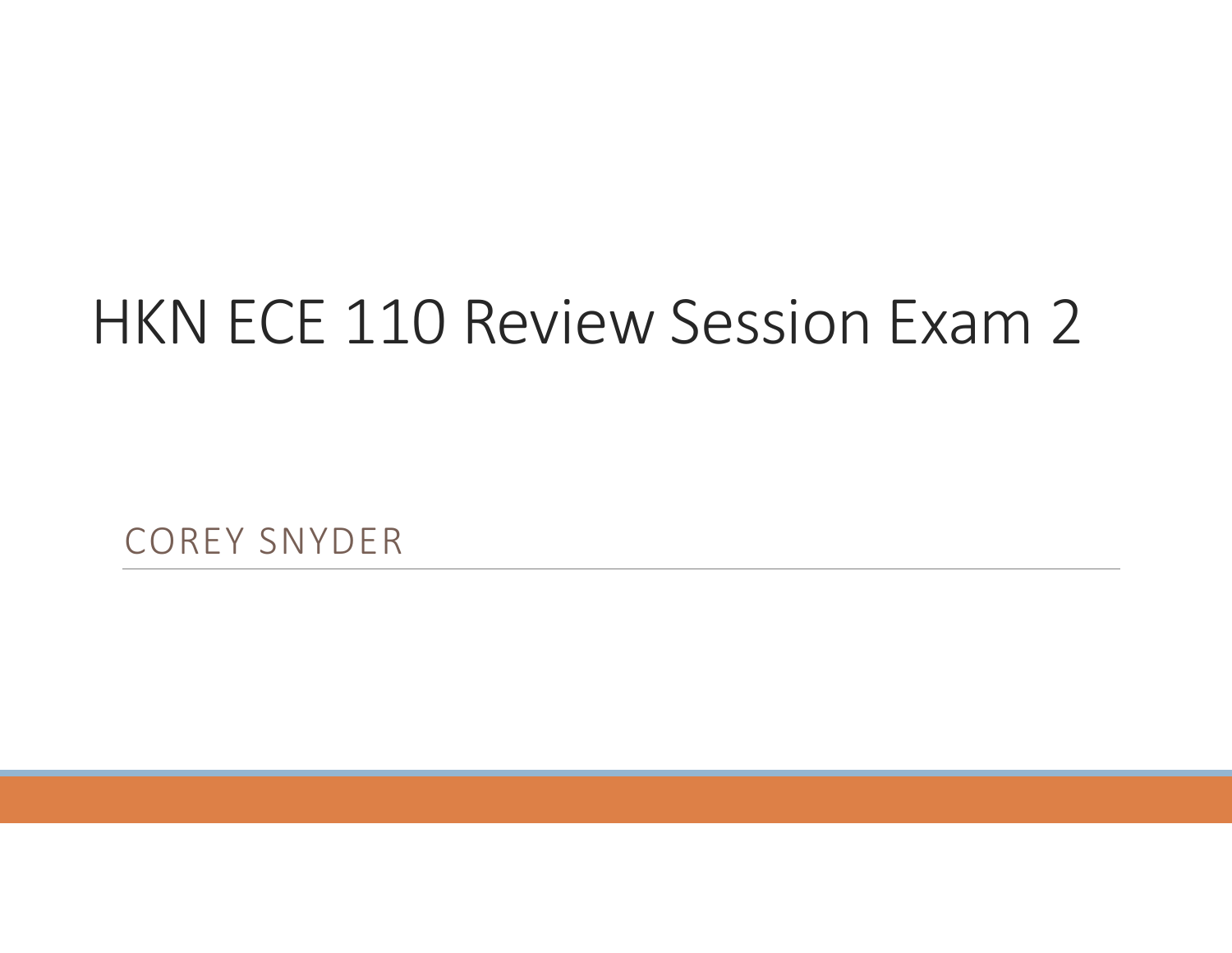### First things first…

•HKN Peer Mentoring

- Tuesday and Wednesday (3/27 & 3/28) from 10am-4pm in the ECEB Atrium
- Come ask questions about course registration, internships, and general advice!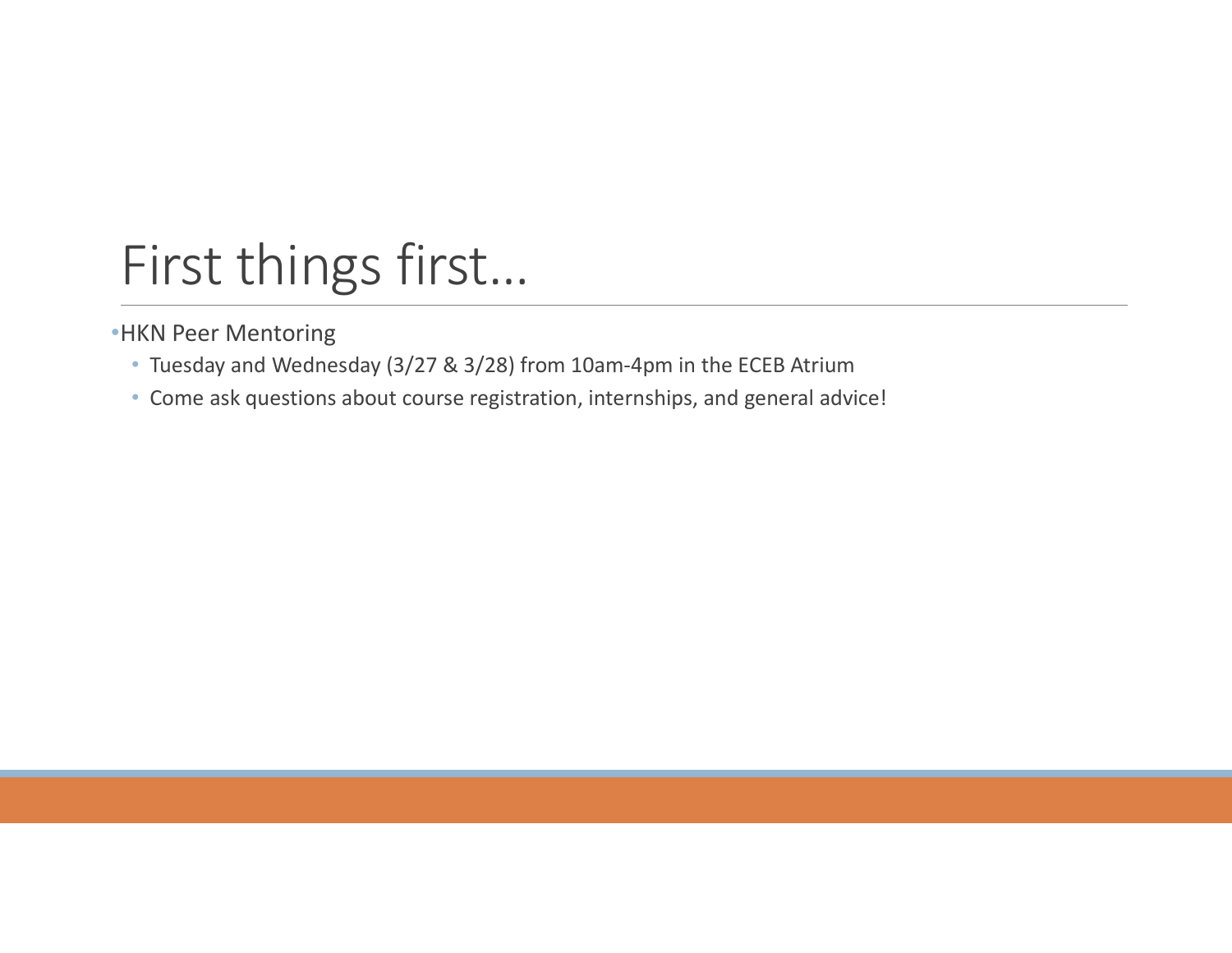### First things first…

•HKN Peer Mentoring

- Tuesday and Wednesday (3/27 & 3/28) from 10am-4pm in the ECEB Atrium
- Come ask questions about course registration, internships, and general advice!

•HKN PHYS 212 Review Session tomorrow (Monday), 3/26, from 7-9pm in ECEB 1013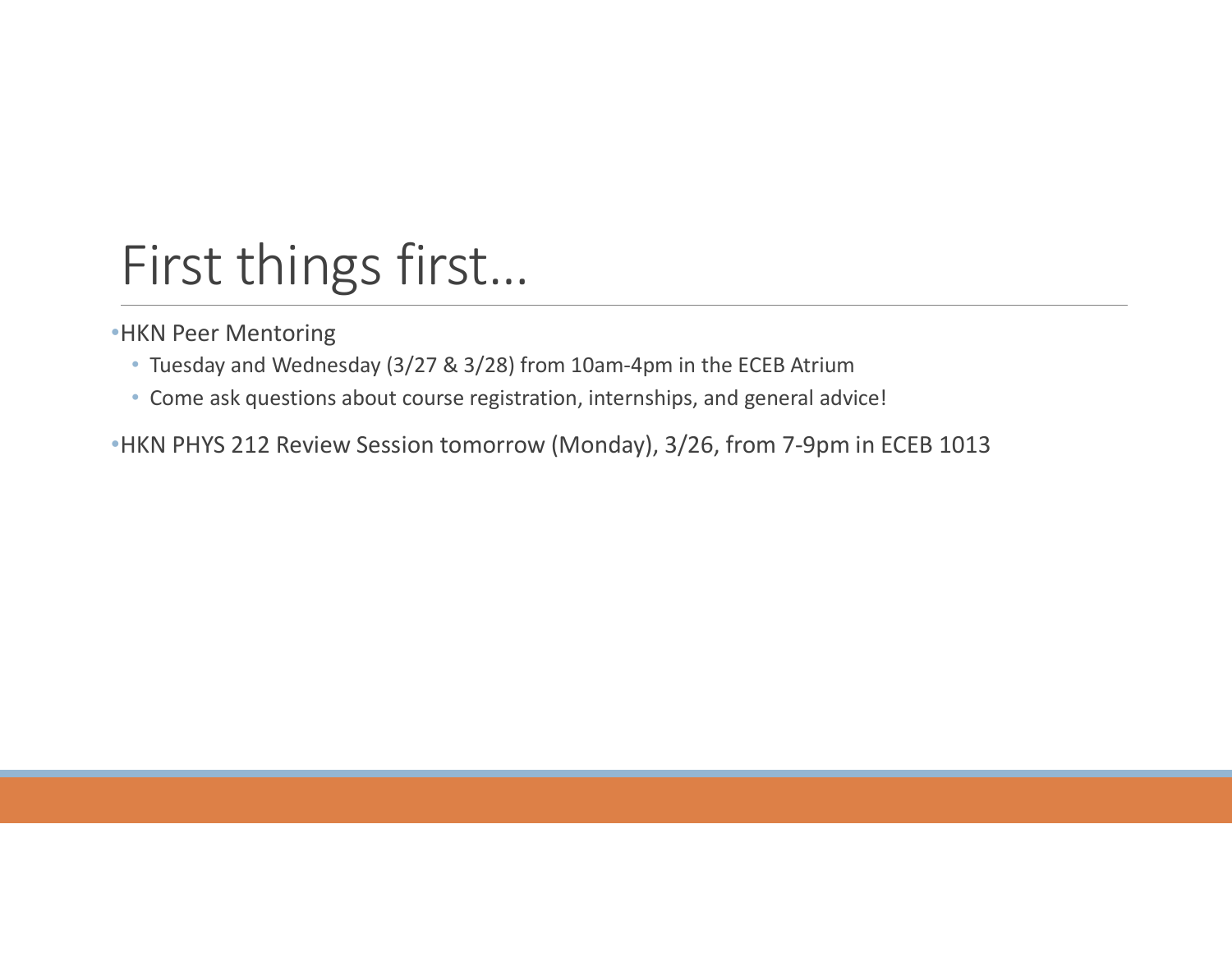### First things first…

•HKN Peer Mentoring

- Tuesday and Wednesday (3/27 & 3/28) from 10am-4pm in the ECEB Atrium
- Come ask questions about course registration, internships, and general advice!
- •HKN PHYS 212 Review Session tomorrow (Monday), 3/26, from 7-9pm in ECEB 1013

•Notes for your Exam:

- You can bring a note sheet, 8.5x11" double-sided
- Don't forget about office hours! The schedule is pinned to the top of the ECE 110 Piazza and on the course website under the "Office Hours" tab
- There is a practice exam available for Exam 2 on Prairielearn. Use this to prepare for the exam and make up some homework points!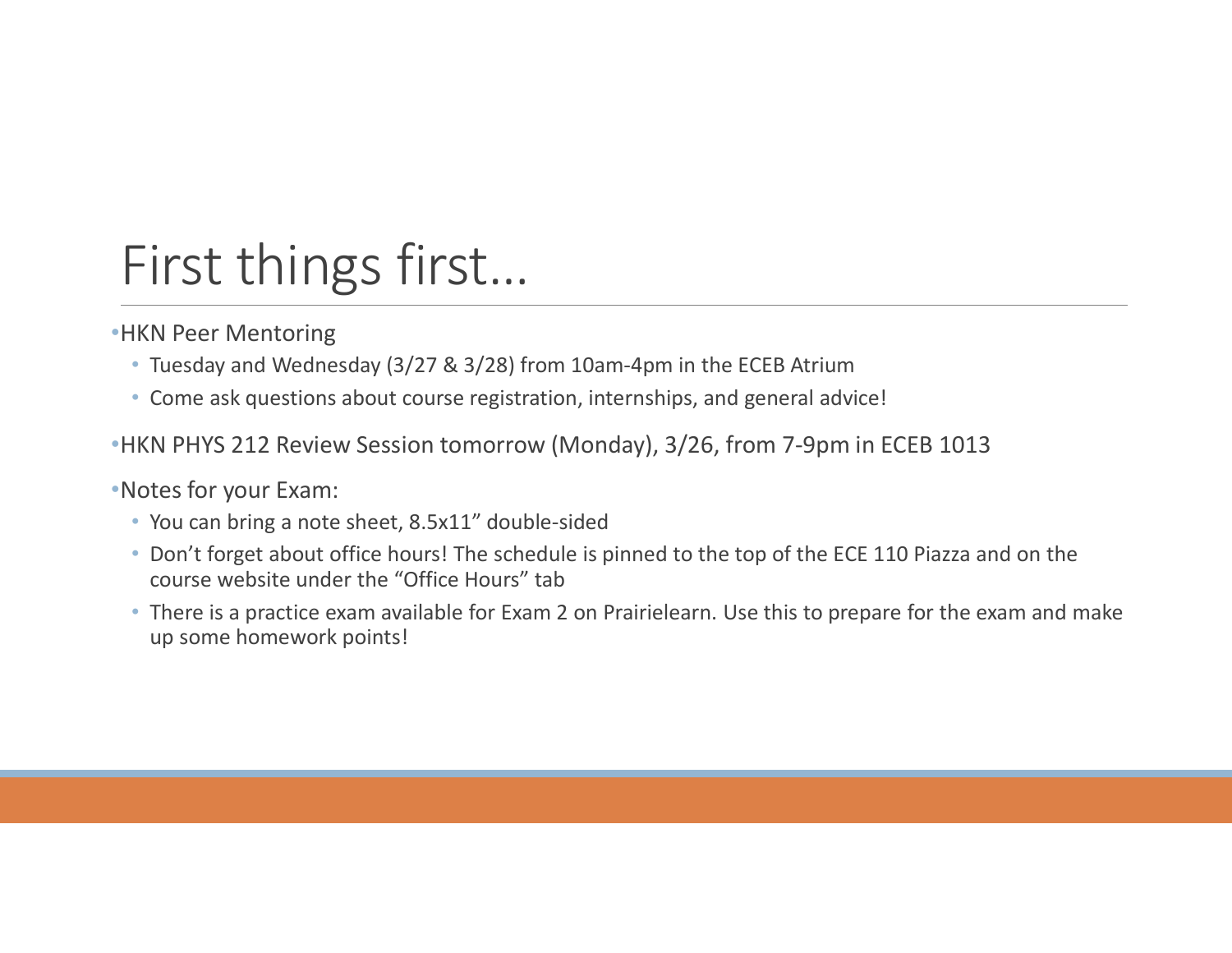# Thevenin and Norton Equivalents Thevenin and Norton Equivalent<br>
We can express any linear circuit as a simple circuit involving a se<br>
• More on this in ECE 210!<br>
We want to find  $V_{oc}$ ,  $I_{sc}$ , and  $R_{eff}$ <br>
if we find two of these parameters, we can find

•We can express any linear circuit as a simple circuit involving a source and a resistor (Wow)

• More on this in FCF 210!

•We want to find  $V_{oc}$ ,  $I_{sc}$ , and  $R_{eff}$ 

•If we find two of these parameters, we can find the third through Ohm's Law!

•If current is defined as standard: ( $I$  goes from "+" to "-" through  $V$ )

• 
$$
I = \frac{-I_{SC}}{V_{OC}}V + I_{SC}
$$

•If current is defined as non-standard:

• 
$$
I = \frac{I_{SC}}{V_{OC}}V - I_{SC}
$$

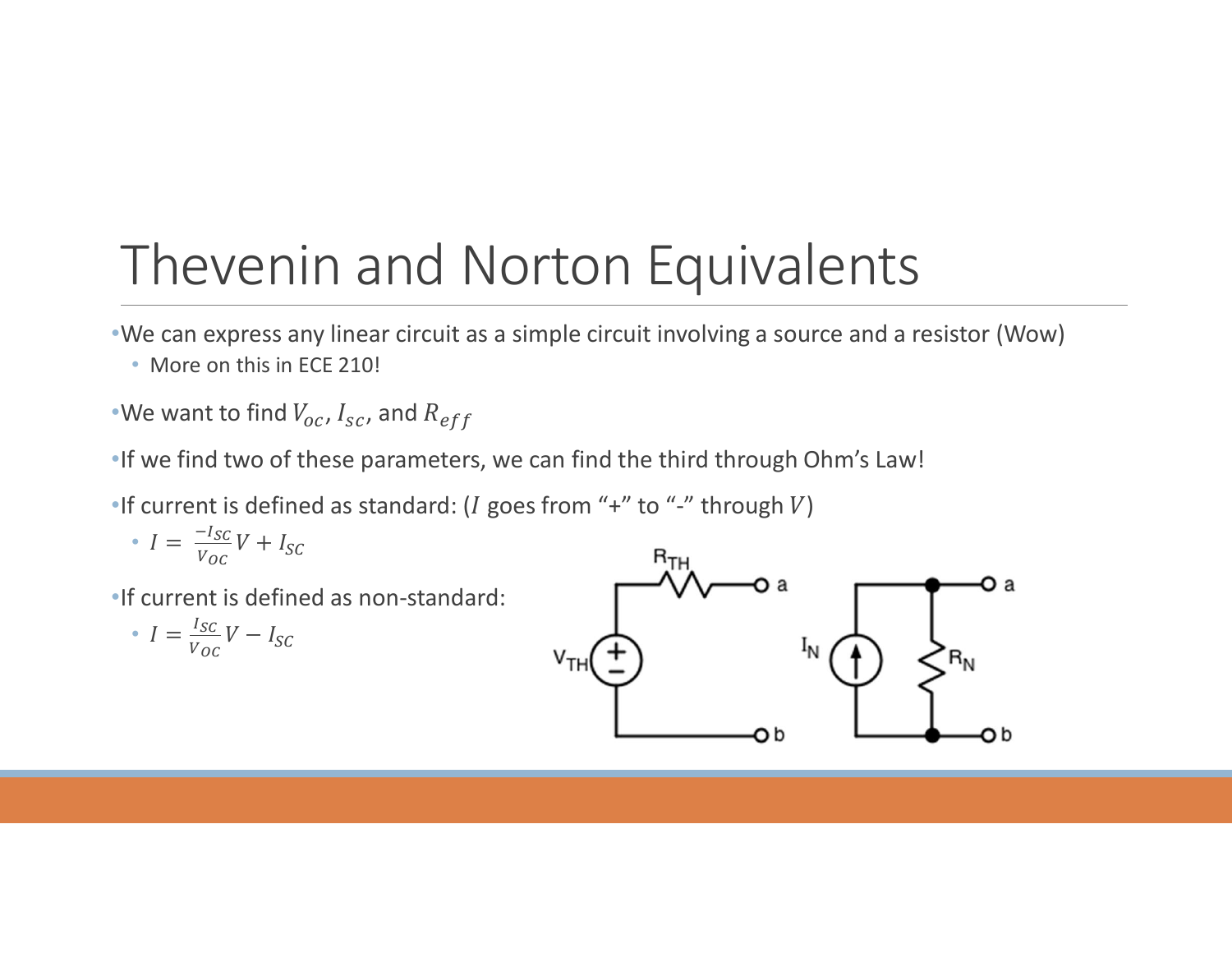#### Thevenin and Norton Equivalents

•There is a lot of vocabulary with Thevenin and Norton Equivalents, and this can be confusing! Keep the following things in mind:

$$
I_{sc} = I_N
$$
  
\n
$$
V_{oc} = V_T
$$
  
\n
$$
R_T = R_N = R_{eff} = R_{eq}
$$

•Remember what each parameter represents in the IV characteristic and the corresponding graph.

 $\cdot I_{sc}$  is the y-intercept

 $\cdot V_{oc}$  is the x-intercept

 $\frac{1}{n}$  is the **magnitude** of the s  $R_{eff}$ is the **magnitude** of the slope. Remember the sign is determined by whether the current definition is standard or non-standard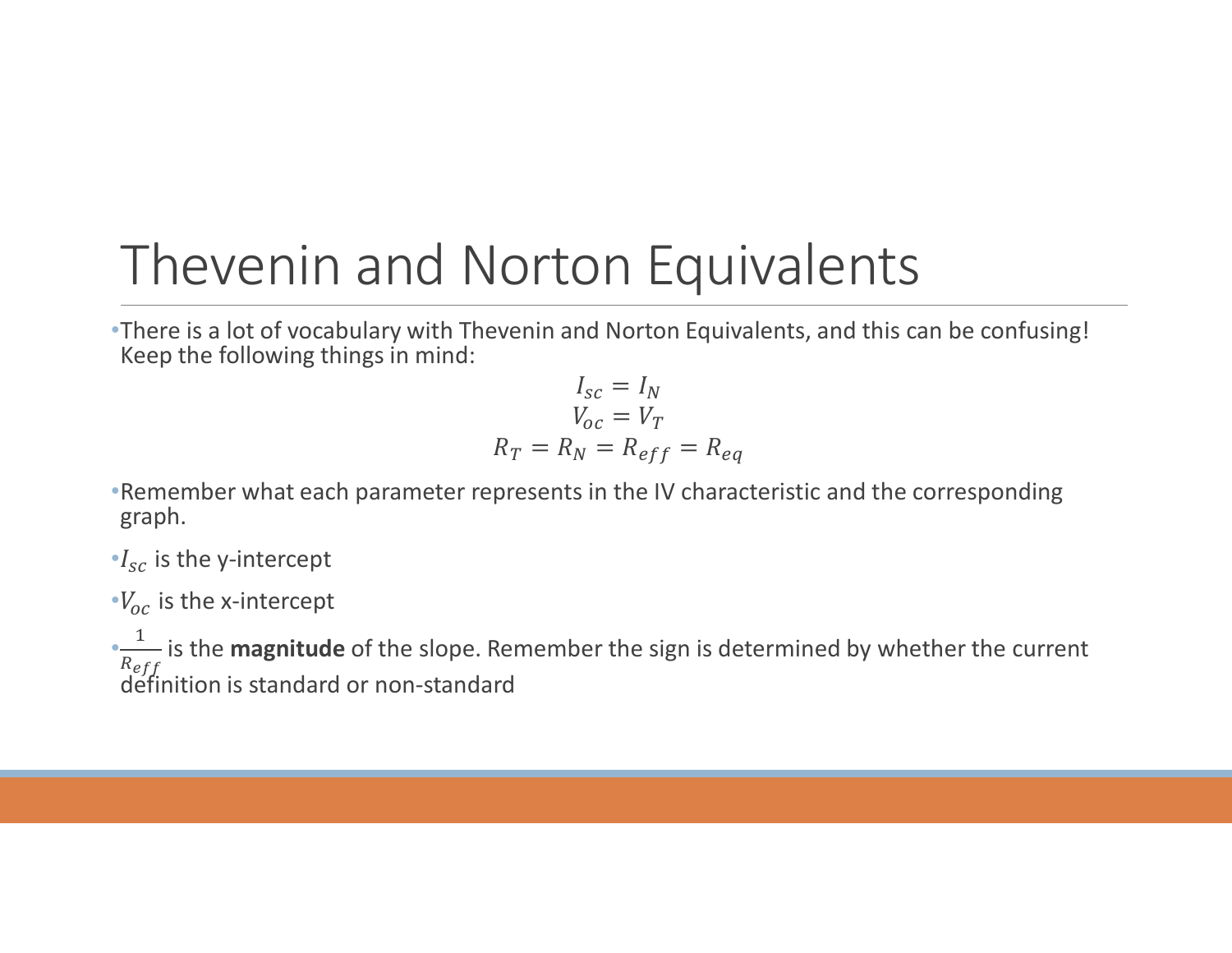#### Node Voltage Method

•We want to express KCL in terms of node voltages using Ohm's Law. How do we do this?

- 1. Pick a ground node that touches as many sources as possible.
- 2. Label the nodes that touch ground through a voltage source.
- 3. Pick a node where you need to find the node voltage. Write KCL at that node.
- 4. Express each current using Ohm's Law and the node voltages. Be careful of your current directions. We express each current as the voltage "where you start" minus the voltage "where you end" with respect to the current direction, divided by the resistance.

$$
I_x = \frac{V_{start} - V_{end}}{R_x}
$$

- 5. Solve! (May need a system of equations if there is more than one unknown node)
- Supernodes
	- Useful when we have a floating voltage source (i.e. a voltage source that has no reference/is not grounded)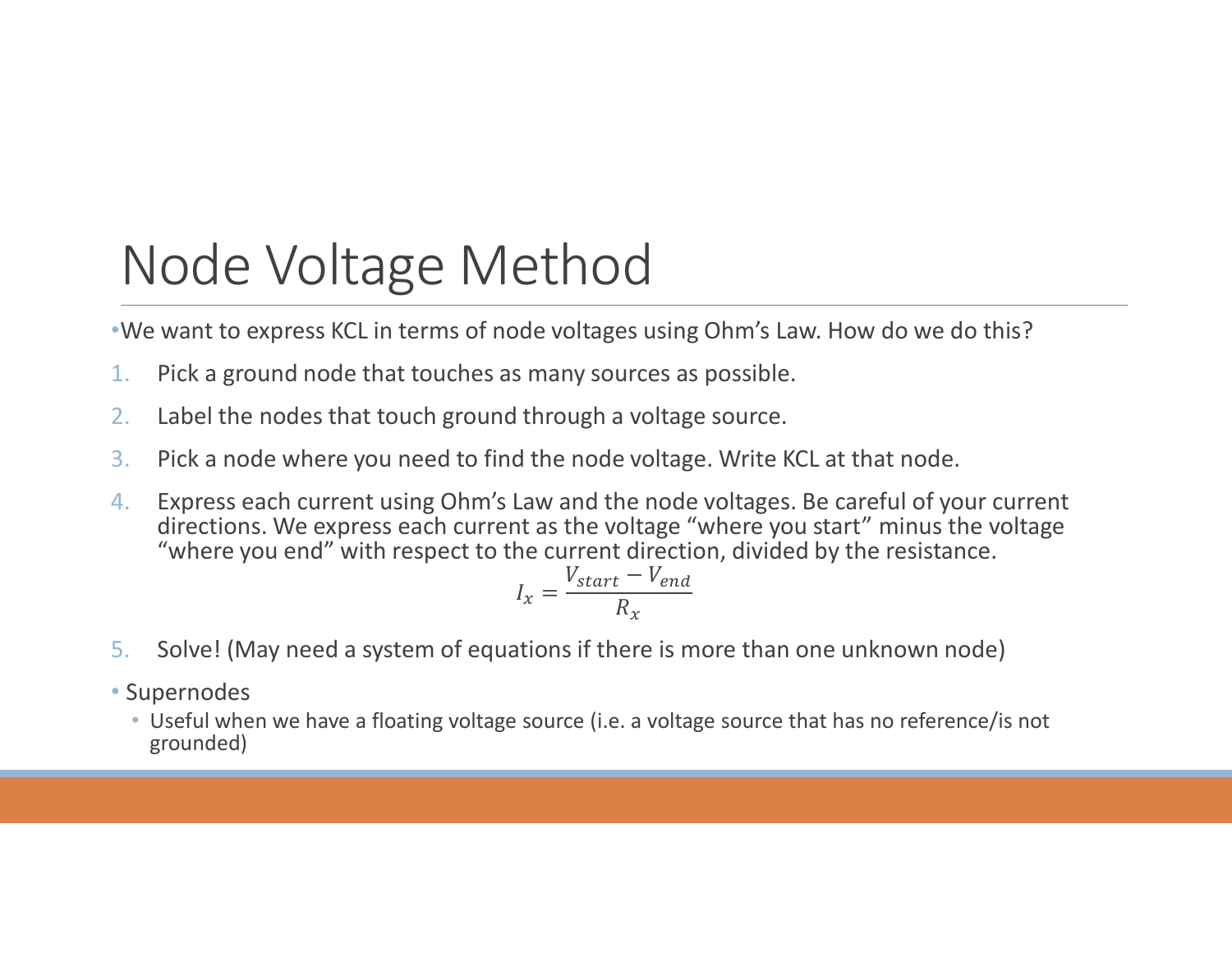#### Diodes

- •Diodes are non-linear devices that allow current to pass in only one direction
- •Offset-Ideal Model
- •How do we know if a diode is on? Guess and Check!
- •If we guess off, we say the current is zero and  $V_D < V_{on}$
- •Guess on, positive current flows and  $V_{on}$  volts are across diode  $\overline{\sigma_{FF}}$   $\overline{V_{on}}$ <br>•If our guess is wrong one of these conditions will be violated
- •If our guess is wrong, one of these conditions will be violated
	- E.g. We guess on, but reverse current flows through the diode
- •Clipper circuits



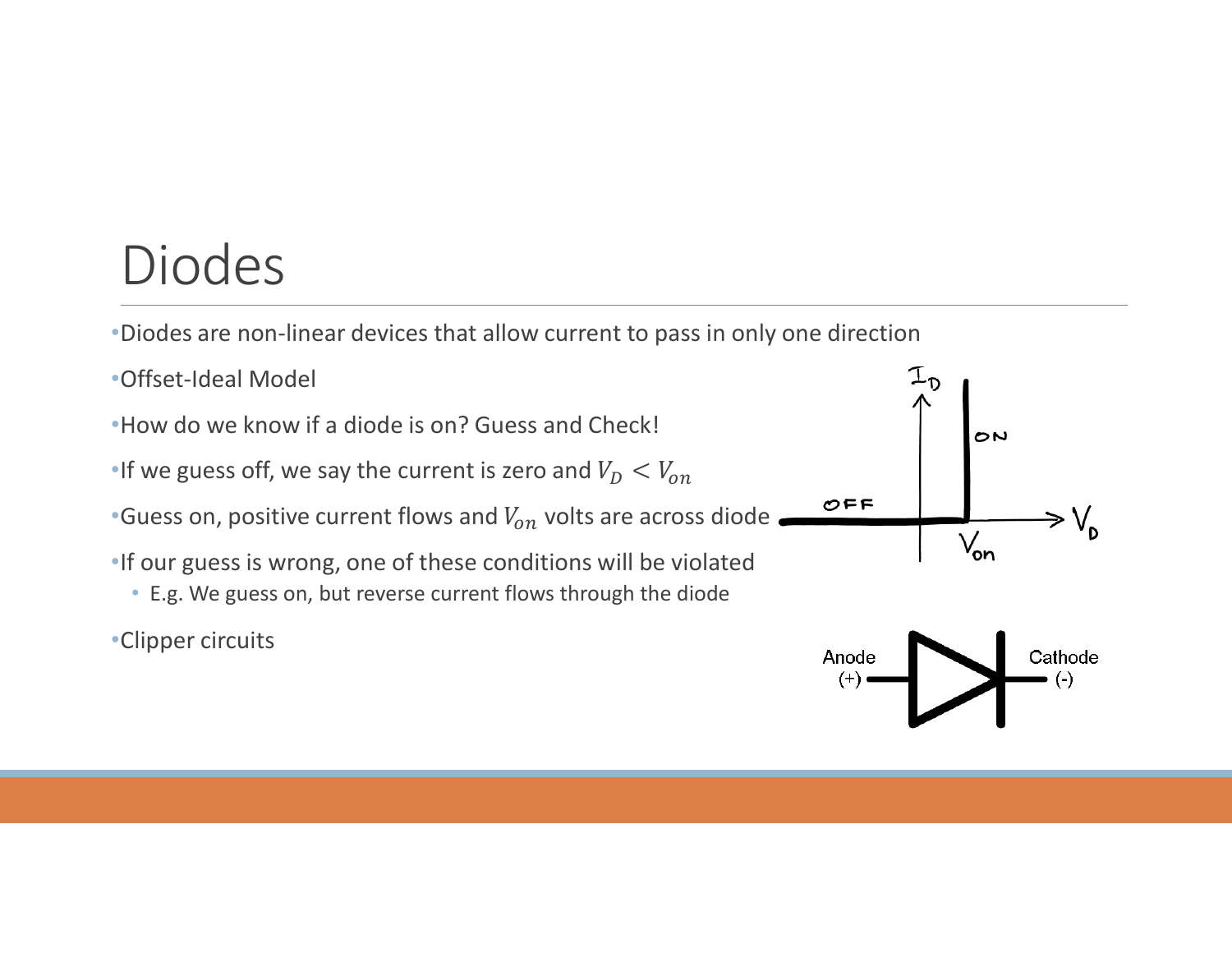#### Bipolar Junction Transistor (BJT)

•Three terminal device: Base, collector, emitter

 $\cdot V_{BE,ON}$  and  $V_{CE,SAT}$  are properties of the BJT (ECE 340!)

•In ECE 110 we consider the Common-Emitter (CE) configuration

• For more on this, take ECE 342!

•Three regions of operation: Off (Cutoff), Active, Saturation

•Off:  $V_{BE}$   $<$   $V_{BE,ON}$ , all currents are zero!

•Active:  $V_{BE} > V_{BE,ON}$ ,  $I_C = \beta I_B$ 

•Saturation:  $V_{BE} > V_{BE,ON}$ ,  $V_{CE} = V_{CE,SAT}$ ,  $I_C \neq \beta I_B!$ 

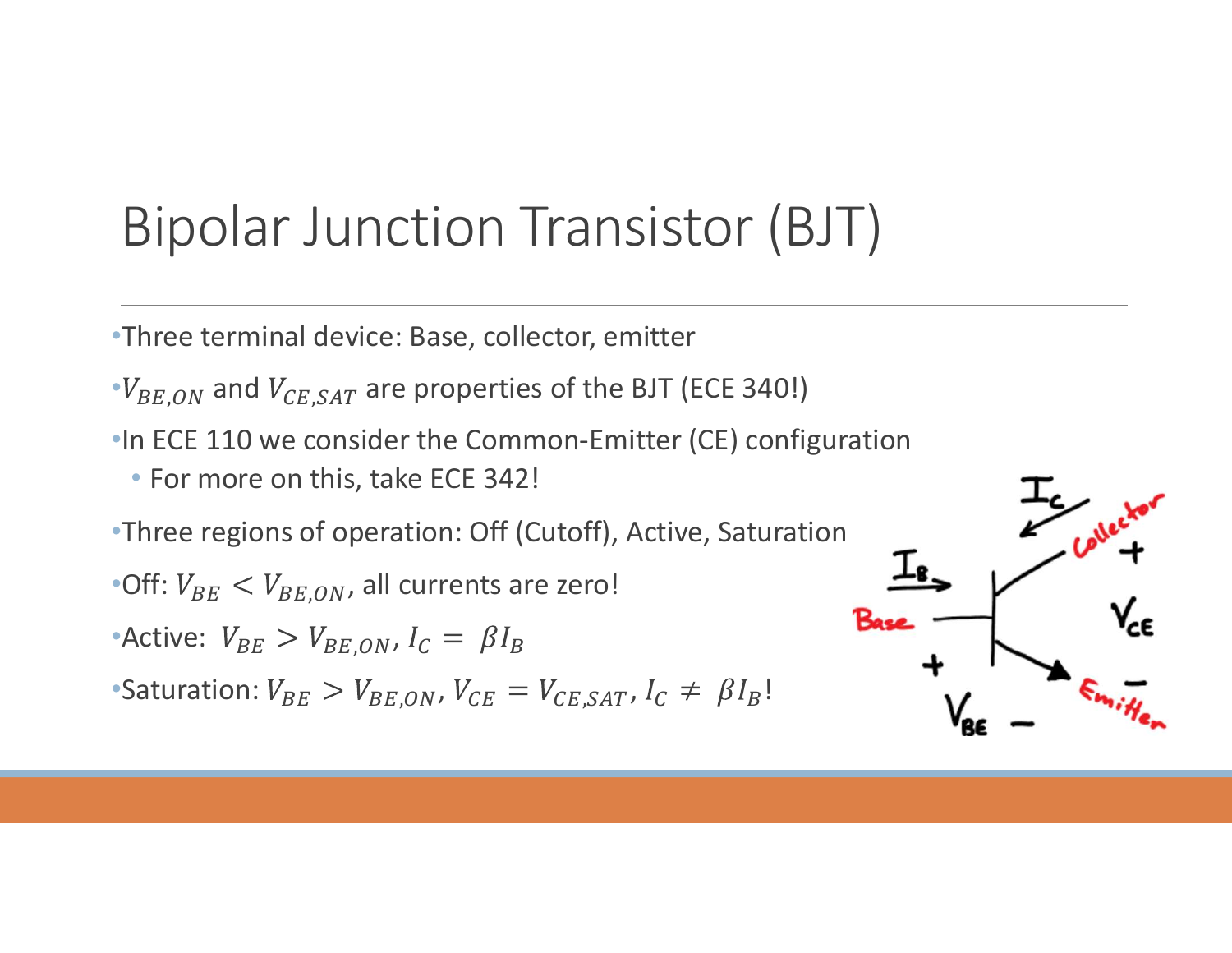#### BJT IV Characteristics

•The solid lines represent the IV characteristics of the BJT. Note that the IV characteristic depends on the bias conditions: the value of  $I_B$ 

•The dotted line represents the IV characteristic of the right-hand loop: the collector side